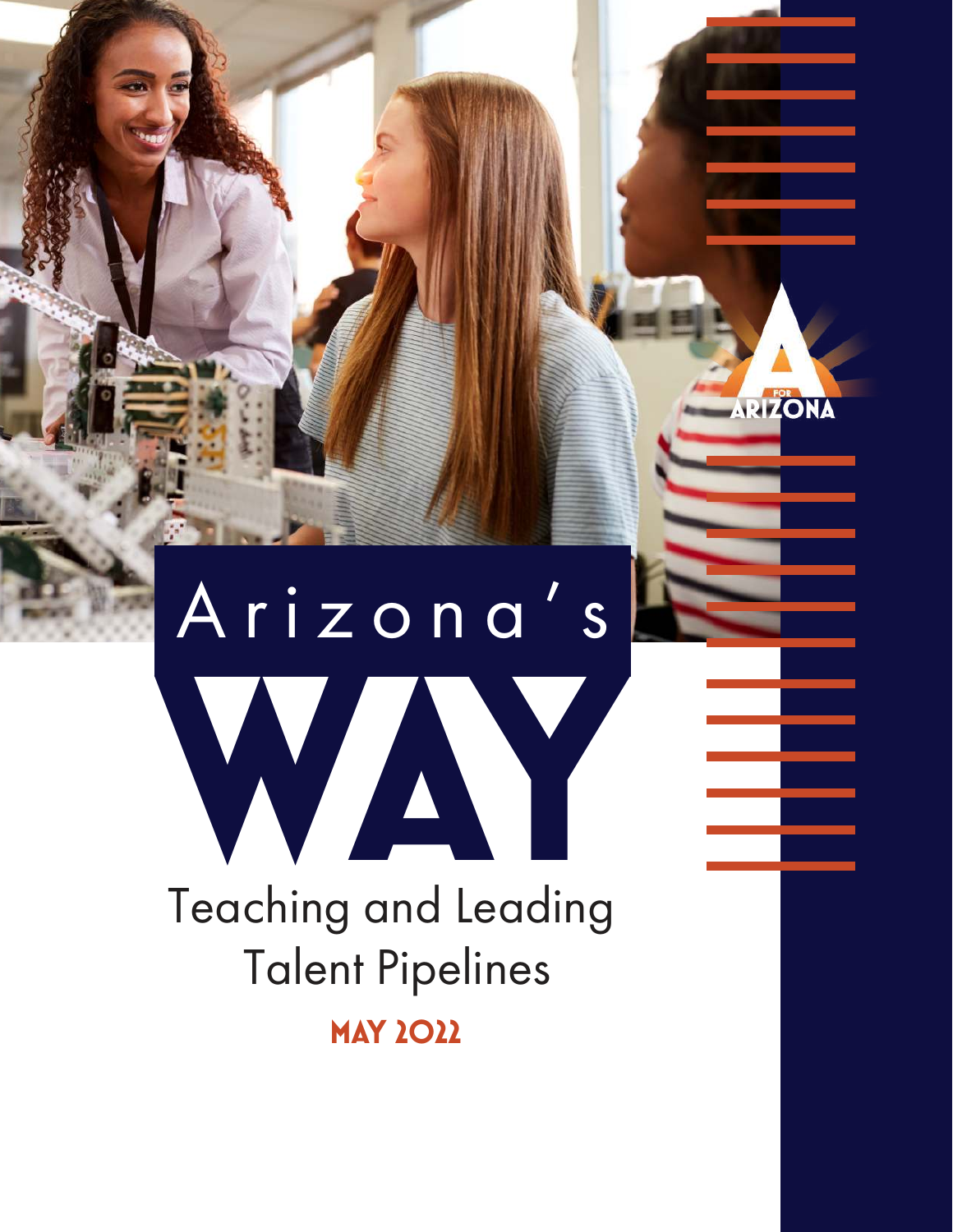# **INTRODUCTION**

eacher supply has been a hot topic in policy and politics for more than two decades. Historically, advocates have framed teacher supply challenges as eacher supply has been a hot topic in policy and politics for more than two decades. Historically, advocates have framed teacher supply challenges as being very specific to the education sector. The issues have ranged from the readiness of young teachers for real classrooms, to pay, to improving diversity in the educator ranks. However, readiness, competitive pay, and diversity needs are not unique to teaching and they are certainly not the only conditions impacting the labor market.

After all, educators are part of a larger labor pool and now, more than ever, job-specific challenges have given way to a broader sociological shift related to work.

Indeed, America is facing the most unique and diverse labor market in the history of the American workforce<sup>1</sup>. While cultural, generational, and technological advances were already pushing the labor pool towards where it is today, a switch was flipped the last two years that cannot simply be flipped back.

The gig economy; demands for part time work, remote work, and flexible schedules; career switchers; and a rejection of traditional norms regarding post-secondary preparation must be dealt with to fill employment gaps and retain workers who take these jobs. K-12 education is not isolated from these conditions. In fact, they are taking direct hits in labor supply because of them.

These hurdles require broader solutions than previously suggested or embraced.

If K-12 education can respond to these preferences in the labor pool in a way that makes sense for schools, school leaders will have a fighting chance to compete for workers.

The good news in all of this is that Arizona may lead the country in terms of our readiness to respond to the narrow preparation model most schools use to staff schools as well as the growing demand from workers for flexibility and diversity in job assignments. We have tools that allow employers to recruit a larger pool of teacher candidates and to bring them into high quality training in schools as well as to rethink the school day in a way that is beneficial for learning and staffing.

However, we are not maximizing these opportunities. To do so, there are four actions that Arizona should pursue to assert our own solutions to the labor supply puzzle.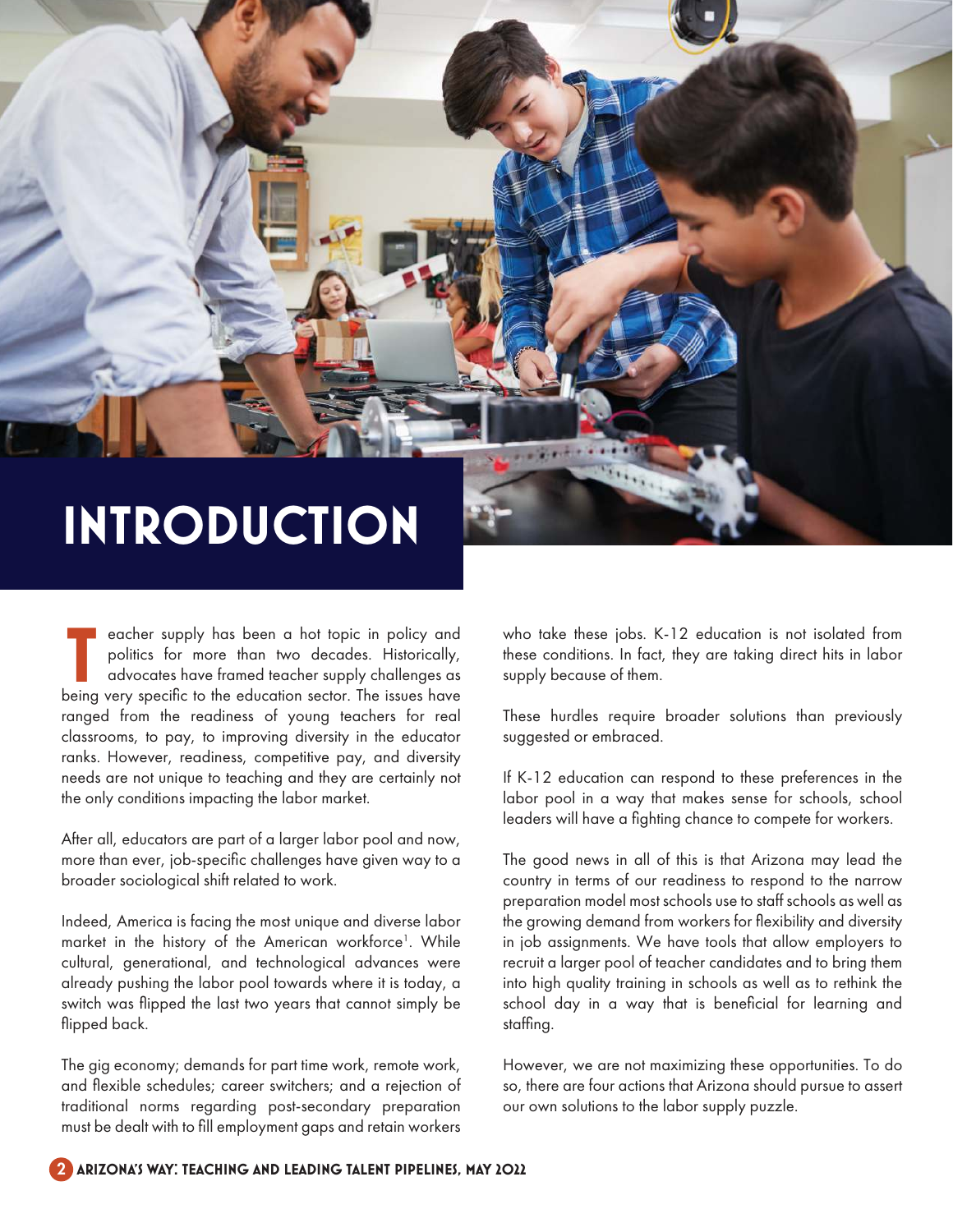# **ARIZONA SOLUTIONS TO TEACHER SHORTAGES**

### **Legislators should expand and amplify many of these already existing strategies to be easier to use; and to be available for more positions in education that have outdated and unnecessary barriers to hiring and licensure.**

These locally-initiated Grow Your Own strategies allow school leaders to recruit educated adults with the potential to be great teachers – many already working or volunteering on a school campus - and train them for that school's specific educational model right on the local K-12 campus. In this way, future educators get real-life, hands-on training and apprentice their way to becoming a classroom teacher.

### **School leaders must take advantage of these Grow Your Own opportunities in larger numbers.**

Schools still lean on a single and insufficient pipeline of students coming out of traditional education colleges and then voice frustration that there are not enough teachers to hire. Casting a wide net for talented and educated adults to become teachers is important when competing for talent in one of the tightest labor markets in history. Schools must help diversify the opportunity to become a teacher or shortages will remain.

### **Local and multi-state training programs and colleges should help schools launch Grow Your Own programs that are authentically local and not just copy-cats of burdensome existing programs.**

Where possible, any bureaucracy that has attached itself to these new laws should be eliminated or left to the local school systems to add at their discretion. The State and their regulatory arm at the State Board should not over manage these GYO opportunities into the type of programs that are not attracting enough teachers now. They should simply ensure that there are positive outcomes for students and staffing.

| ٠<br>۰<br>۰<br>_____ |
|----------------------|
| 4                    |
|                      |

**1.**

**2.**

**3.**

### **As school leaders strategize how Arizona's new seat time modernization can be leveraged for more effective and customized teaching-and-learning models, they have a great opportunity to rethink staffing and to diversify job offerings for existing and new employees.**

Arizona has the country's most flexible seat time statute in the country. This allows school leaders to meet the unique needs of today's students while also meeting the expectations of a new generation of workers. School leaders should seize the moment.

Together, these actions will not only help school leaders with job-specific challenges in the education space – including the readiness of new teachers – but also help them strategize access to a larger and changing workforce.

#### **ARIZONA'S WAY: TEACHING AND LEADING TALENT PIPELINES, MAY 2022**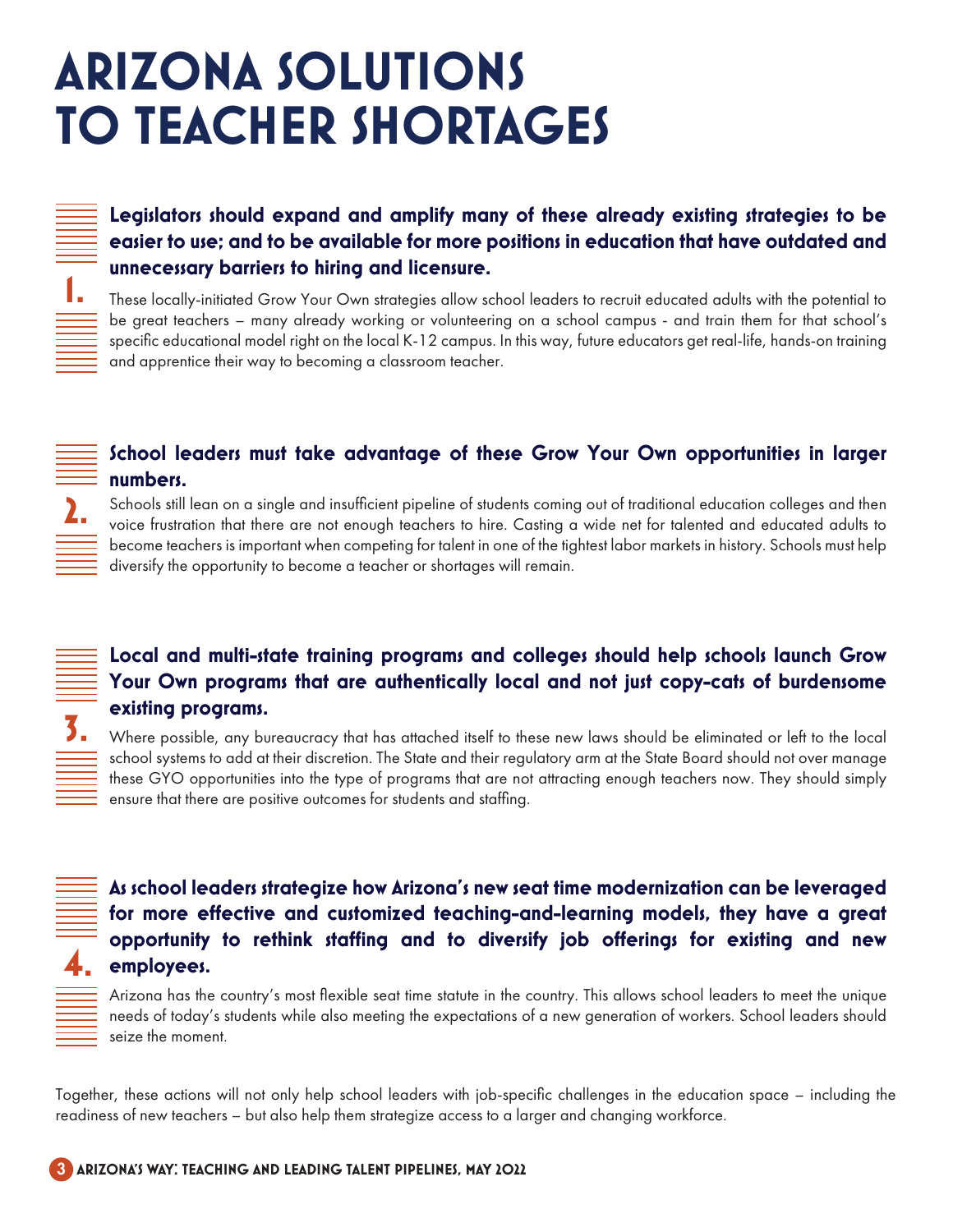# **DISCUSSION ON RECOMMENDATIONS TO GROW AND RETAIN PUBLIC EDUCATION TALENT**

The pipeline to teaching is primarily dependent upon young adults who decide to enroll in a college of education, participate in sometimes too brief of an internship with little hands-on preparation, and then, hopefully, decide to apply to a school that needs them. Between 2008 and 2020, traditional teacher preparation programs have seen a decline of 34% in annual enrollment.



## **Figure 1: Traditional Teacher Preparation Program Enrollment**

*Source: U.S. Department of Education, Higher Education Act Title II State Report Card System*

In the meantime, schools with vacancies wait.

Though this long-standing approach to training teachers has not met the needs of most schools for some time, they are falling even further behind in the modern era.

Nationally, experts are calling this time "the most unusual job market in living memory.<sup>2</sup> " America is experiencing record setting labor fluctuations across dozens of industries with half or more of working adults looking to switch careers; or work a part time job or jobs rather than a single full-time career.

This means the Education sector is just one of many competing for the same pool of workers who are looking for increasing flexibility and fewer barriers to entry and advancement3,4 .

In the late 1990's, Arizona and other states began to set up legal frameworks for hiring career changers who already have a degree and want to become public-school teachers. However, most of those "alternative" pathways to teaching

are simply re-packaged versions of the traditional route which requires career-changers to return to school for expensive second degrees.

College-degreed adults with the interest and skill set to become teachers should not have to return to college in order to make that shift. While it is good to have this option available, it is not beneficial for potential teachers who do not want another expensive degree nor is it helpful for schools that need teachers now and cannot just wait for new college graduates to show up on their doorstep.

Further, our most innovative leaders are staffing schools in new ways and willing to give younger workers the flexibility they need while also reshaping outdated school-day models to be more fluid in terms of time and place. This update to teaching and learning requires teacher preparation that looks very different than what most colleges are providing.

While Grow Your Own training modules are increasingly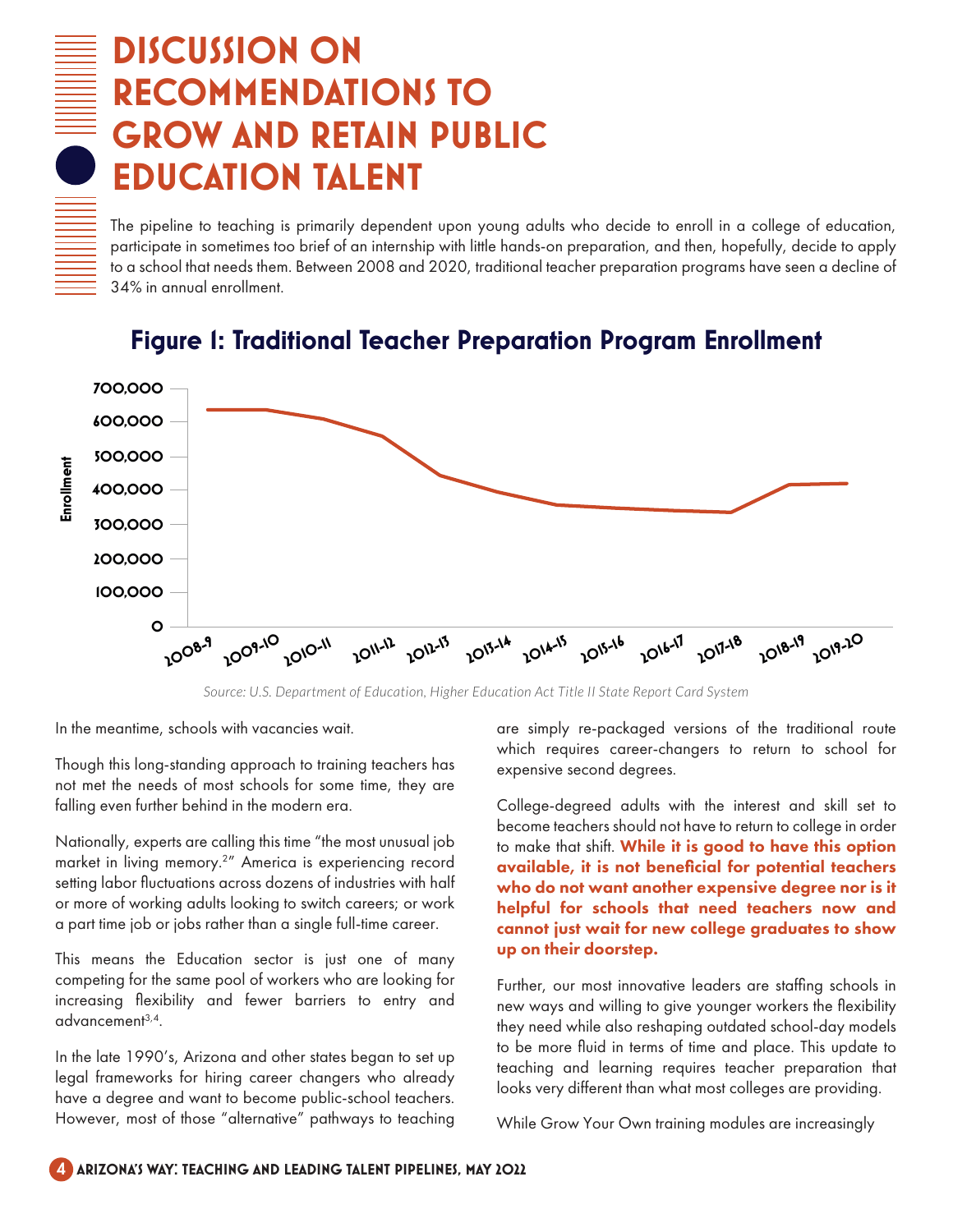common in the private sector, workforce updates in public education have been slow going due to old legal frameworks authorizing narrow preparation models or political resistance to those who prefer the old way.

With the need to diversify the education workplace and adapt to the expectations of a new generation of workers, such strategies are critical tools for schools to fill long and short-term staffing needs on school campuses now.

Not surprisingly, Arizona has modeled some of the most promising GYO strategies. Our desert state has the opportunity to fully leverage local training of teachers and school leaders to fill vacancies with qualified and motivated adults.

In 2017, S.B.1042 was approved by the Legislature and a new era of Grow Your Own strategies provided thousands of new and qualified teachers for Arizona's schools<sup>5</sup>. The package of reform allowed for:

- Embedded training at a K-12 school site, versus just coursework, for adults already with a college degree, and for that training to be provided by the local school. These teachers-in-training can earn a state license to teach once they show they can get results with their students. This is a higher bar than traditional routes. **1.**
- Confirmed content experts to begin teaching immediately in schools that want to hire them. These experts receive training from their local employer and have two years to complete other state requirements. **2.**
- True reciprocity for qualified out-of-state teachers to enter Arizona classrooms immediately rather than having to take additional coursework before teaching students. **3.**

These cohorts of educators receive needed training from their employers, local colleges, or both at the discretion of the school system that employs them.

These GYO programs are not required to be used by public schools. They are simply options for those who use them to improve the readiness of incoming staff, fill vacant positions or both. These laws make it possible for them to recruit from a pool of workers with college degrees who want to teach but did not get their first degree in education.

These 2017 reforms not only increased the number of certificated educators available to teach in Arizona, but they also provided targeted strategies that allow school leaders to be more engaged in managing their staffing needs locally versus waiting for education colleges to send them enough new teachers.

The two promising programs from these laws are the Classroom

Based Preparation Model and the Subject Matter Experts in the Classroom option.

While these options hold firm on safety requirements such as background checks and fingerprint clearance cards, they allow schools to create less cumbersome, more effective training programs on the mechanics of teaching and to earn a state certificate as a result.

Otherwise, most school districts are 100% reliant on universities to fill their talent vacancies. This also allows effective charter school teachers who have received high quality training to earn their teaching certificate if they so choose.



**CLASSROOM BASED PREPARATION MODEL**

The Classroom Based Preparation model allows degree-holding adults to be trained right in the K-12 classroom rather than having to go back for a postsecondary institute for expensive degree earning programs. This preparation strategy not only takes advantage of educated teaching talent already on campus who are likely from the neighboring community and have acquired classroom tools, it is much faster and affordable than the traditional route.

#### The most striking feature of Arizona's Classroom Based model is that the certificate cannot be granted to the individual on this track until they show results with students.

This is above and beyond the traditional preparation track. Success in the classroom is not required for the large majority of teachers who come thru the traditional preparation pathway via colleges of education. Nor is extended hands-on experience in an actual classroom. The Classroom Based model addresses both of these flaws in the existing pipeline and allows leaders to customize training based on the unique needs and instructional models of their schools.

While going back to college is not required under this law, individual districts can require it as part of their local model.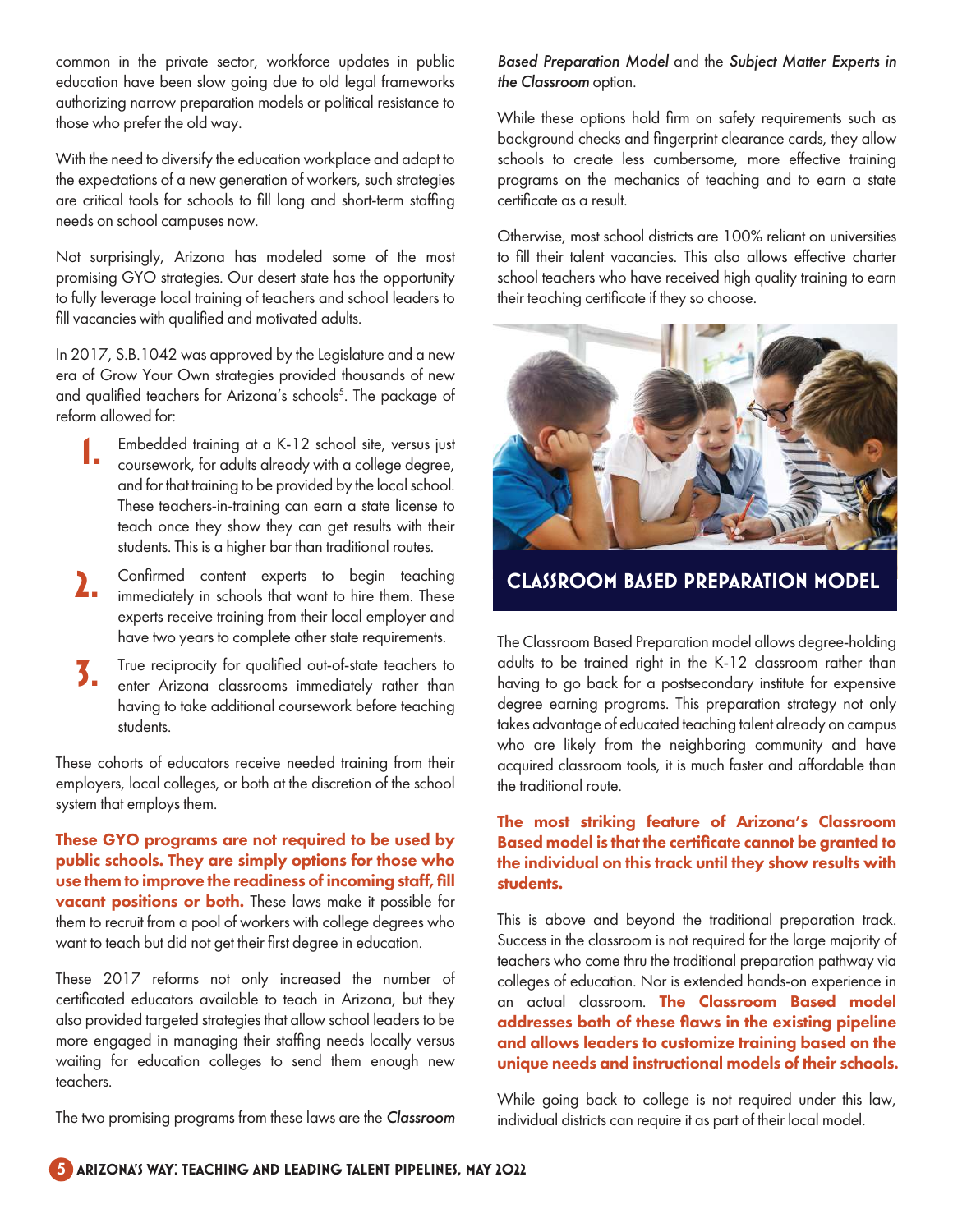# **Figure 2: Classroom-Based Prep Programs Approved in Arizona**

**Approved in 2018**

**Vail Unified School District** Elementary and Secondary

#### **Approved in 2020 & 2021**

**Washington Elementary School District** Elementary & Elementary Special Education

#### **Approved in 2021**

**Lake Havasu Unified School District** Elementary and Secondary

#### **Approved in 2022**

#### **Deer Valley Unified School District**

Mild to Moderate Disabilities Special Education

**Yuma Union High School District** Secondary Education

#### **Mesa Unified School District**

Elementary and Early Childhood and Mild to Moderate Disabilities Special Education

#### **Paradise Valley Unified School District**

Mild to Moderate Disabilities Special Education



**SUBJECT MATTER EXPERTS TRACK** 

The Subject Matter Experts Track addressed limitations in prior options to allow college educated workers with an expertise in a certain field to come into the classroom to teach for grades 6-12. Earlier accommodations in state law were very narrow and designed primarily for college professors rather than experts

having just left or still working in their field. Experts are now also defined as those with previous work experience in a relevant filed or those holding a degree in a certain field – such as biology or world history – rather than just someone with a teaching degree who wants to teach biology. With the various ways of determining subject matter expertise, the State Board of Education is charged with identifying the degrees and work experience that are relevant to subject area taught in schools.

This statute expands the pool of subject matter experts available to work in local district schools and expands which degrees can qualify individuals to earn a teaching certificate. Importantly, subject matter experts do not have to wait for that piece of paper to begin using their expertise to help students learn. The Experts track allows schools to directly recruit experts in the arts, sciences, mathematics, engineering, history, and other areas and allow them to teach those subjects in their high schools while these experts accumulate the other requirements necessary for a teaching certificate.

This tool has been embraced by over 3,000 individuals seeking this pathway to get this credential and local schools are hiring these individuals with more than 2,400 new educators entering the teaching profession through the Experts' track since 2017<sup>6</sup> .

# **Figure 3: Subject Matter Expert Teaching Certificates Issued in Arizona (2017-2021)**

| Subject             | Work<br><b>Experience</b> | Teaching<br><b>Experience</b> | College<br><b>Degree</b> | Total      |
|---------------------|---------------------------|-------------------------------|--------------------------|------------|
| Biology             | 2                         | 8                             | 308                      | 318        |
| Math                | 5                         | 9                             | 395                      | <b>4O9</b> |
| Chemistry           | 3                         | 2                             | 96                       | <b>IOI</b> |
| Physics             |                           |                               | 60                       | 62         |
| Computer<br>Science | 6                         | Ω                             | 43                       | 49         |

#### It is only logical that if we tie schools' hands and do not let them hire those who can become great teachers and train them to do so, we are asking them to fully staff up from an artificially limited supply of talent.

Clearly, Arizona policymakers have set the foundation to start to allow Arizona's schools to manage their own talent pipeline. But there are still unnecessary constraints.

Arizona should give local leaders as many options as possible to hire, train and deploy prepared individuals using local training strategies that get results for students.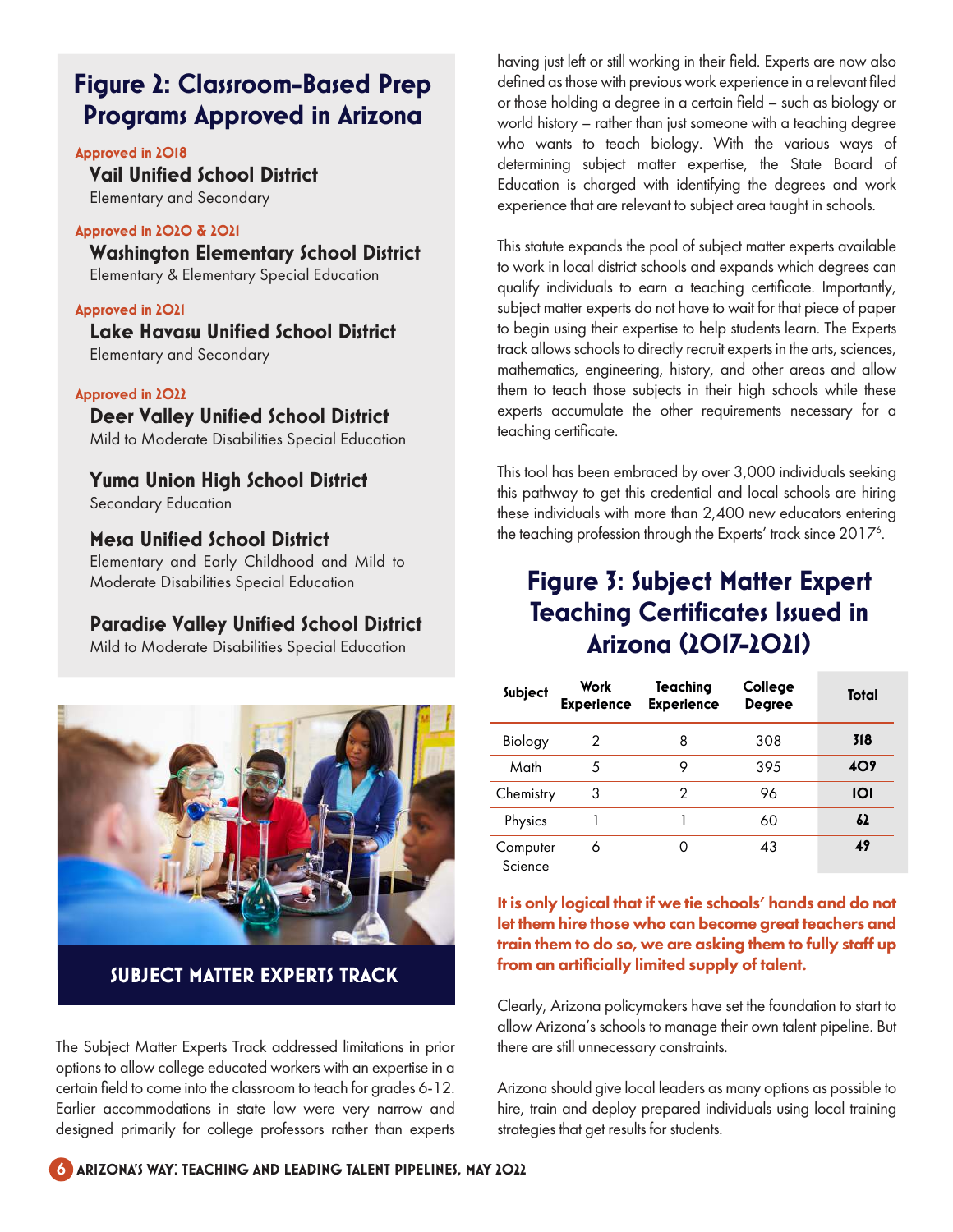# **RECOMMENDATIONS**



**Legislators should expand these strategies to be easier to use; and to be available for more positions in education that have outdated and unnecessary barriers to hiring and licensure.** 

**on these locally-initiated** Grow Your Own strategies allow school leaders to recruit educated adults with the potential to be great teachers – many already working or volunteering on a school campus - and train them for that school's specific educational model right on the local K-12 campus. In this way, future educators get real-life, hands-on training and apprentice their way to becoming a classroom teacher.

- Expanding Subject Matter Experts across all grade levels, subjects, and professional certifications.
- Expanding locally-driven preparation programs to include non-teaching and professional certifications like counselors, assistant principals, and instructional coaches.

As the world of work quickly evolves and modern workers bring a different set of expectations to the workplace, GYO strategies are more important than ever to customize school employer and school employee needs.

Arizona's school leaders should take advantage of these options to ensure staff is ready for their teaching-and-learning model, improve retention, improve diversity, and create local staffing models that improve interest in teaching.

During this time of immense change in the labor supply, most industries have the freedom to hire the best candidates and train them for the job they want them to do. Public education, much less so. But Arizona is in the best position of any state to leverage GYO tools and to use those tools to attract workers who want to come into education with fewer barriers or more flexible work options.

Allowing truly local training programs for adults with college degrees without requiring them to go back for another expensive degree, or to pay for coursework irrelevant to their teaching assignment, has many benefits for schools including meeting the specific staffing needs of schools versus schools changing their local models based on who they can find to hire who is already trained.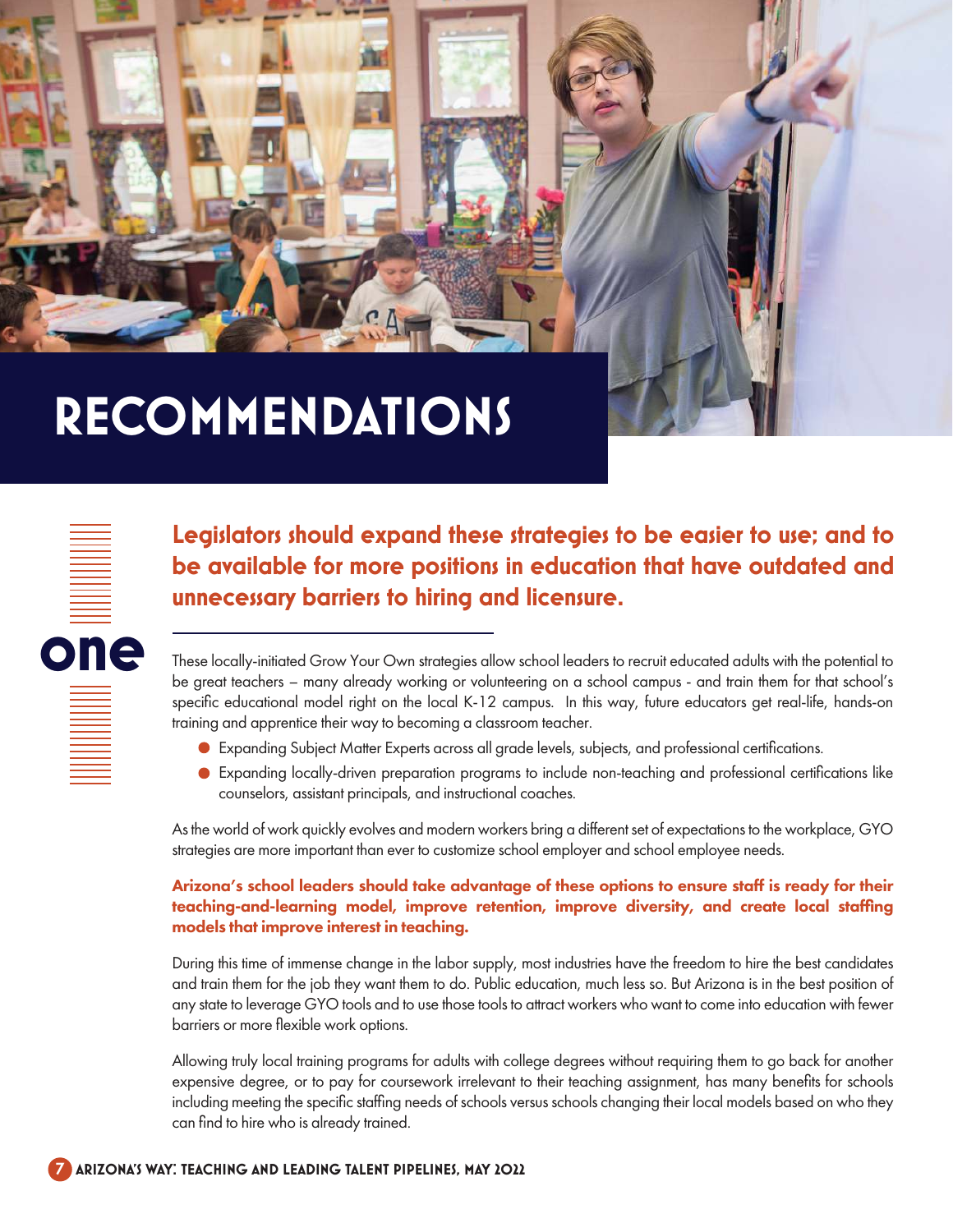While Arizona colleges have made some adjustments to their teacher preparation programs in recent years, and have been nationally recognized for doing so, they still fall short of meeting the need. In fact, one state university in Arizona does not even offer undergraduate degrees for secondary education thus leaving an even smaller pool of local talent for staffing high schools.

Additionally, new teachers coming out of these programs tend to go to the school systems that have agreements with the universities. This tends to put small and rural systems at a disadvantage.

The GYO pathways not only provide an additional pool from which to recruit teachers, it provides a unique pathway for preparing teachers for specific models and students.

Both of these strategies not only provide a great match for schools and their staffing needs, they reduce the amount of time it takes to prepare new teachers to have success in the classroom.



# **School leaders must take advantage of these Grow Your Own opportunities in larger numbers.**

Many schools still lean on a single and insufficient pipeline of students coming out of Education colleges and then voice frustration that there are not enough teachers to hire. Casting a wide net for talented and educated adults to become teachers is important when competing for talent in one of the tightest labor markets in history. Schools must help diversify the opportunity to become a teacher or shortages will remain. This includes finding additional opportunities to seed these Grow Your Own programs through philanthropic or state funding to overcome resource gaps.

While thousands of new and qualified teachers are in classrooms thanks to these tools, too few school systems are taking advantage of this opportunity to fill staffing positions through their own locally driven preparation programs. One reason may be a lack of time, confidence or resources to build such programs.

Most institution-based workforce training is very general and standardized, this includes preparation for becoming a teacher. Schools should not attempt to re-locate a university coursework model to their school campus. Most GYO models are heavy on the development of hands-on skills relevant to their staff's day-to-day teaching assignments.

Schools can, if they so choose, add additional coursework on to this model. After all, the state authority is a baseline authority that schools can customize for their own purposes. While we think adding too much postsecondary coursework on to these programs can be counterproductive and dilute the advantages of local training, schools may develop programs they and their constituencies are comfortable offering that are over the baseline required in law if they so choose.



**Local and multi-state training programs and colleges should help schools launch Grow Your Own programs that are authentically local three** and not just copy-cats of burdensome existing programs.

> Where possible, any bureaucracy that has attached itself to these new laws should be eliminated or left to the local school systems to add at their discretion. The State and their regulatory arm at the State Board should not over manage these GYO opportunities into the type of programs that are not attracting enough teachers now. They should simply ensure that there are positive outcomes for students and staffing.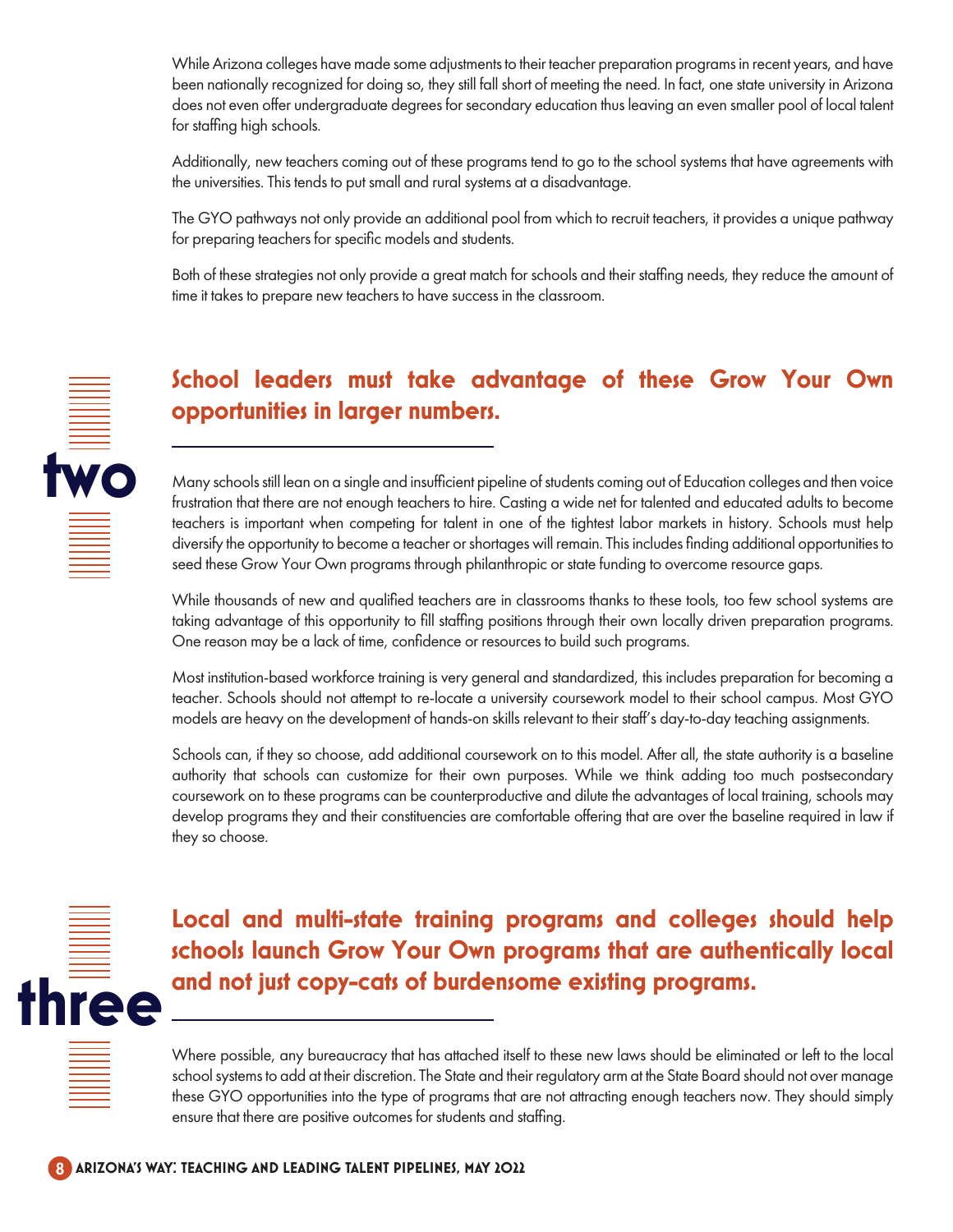Ultimately, even with improved access to the teaching profession thru modernized preparation models, schools need a plan to leverage the extraordinarily unique labor market of the moment and have an answer to the demands for a more flexible work environment.

More workers than ever are looking for part time work or a more flexible setting. Both of these will require employers to act fast to grab these mobile workers now and to rethink their scheduling paradigms to meet increasing worker demand for flexibility<sup>7</sup>.

In other words, with more than a third of the current workforce reported to want a new way to work, schools must come up with a new way to deploy talent<sup>8</sup>.

New staffing models have been hard for schools to initiate under the prior seat time regulatory environment. These archaic school schedule models left over from decades ago not only made it hard for schools to customize instruction, but it also made it nearly impossible to have the flexible staffing options workers are demanding.

For the willing, that has changed. Arizona passed a sweeping seat time flexibility bill in 2021 that allows multiple approaches to how schools, classrooms, and subject matter learning can be organized and delivered. For example, whole schools no longer need to schedule every single class for every single student in cookie cutter blocks for the whole day. And allowing blended subject matter learning means schools do not have to avoid project based learning or flexible learning teams to stay compliant. The rules have changed.

While the Arizona Department of Education has yet to finalize best practices and guidance for these broad freedoms to customize instruction and rethink the traditional school day, too many leaders are waiting for them to do so. It seems that the proverbial chicken or egg scenario is in play as the agency has made it clear that they are following the lead of schools to launch this new era of innovation. This is a refreshing and timely approach.



**As school leaders strategize how Arizona's new seat time modernization can be leveraged for more effective and customized teaching-and-learning models, they have a great opportunity to rethink staffing and to diversify job offerings for existing and new employees.**

Arizona has the country's most flexible seat time statute in the country. This allows school leaders to meet the unique needs of today's students while also meeting the expectations of a new generation of workers.

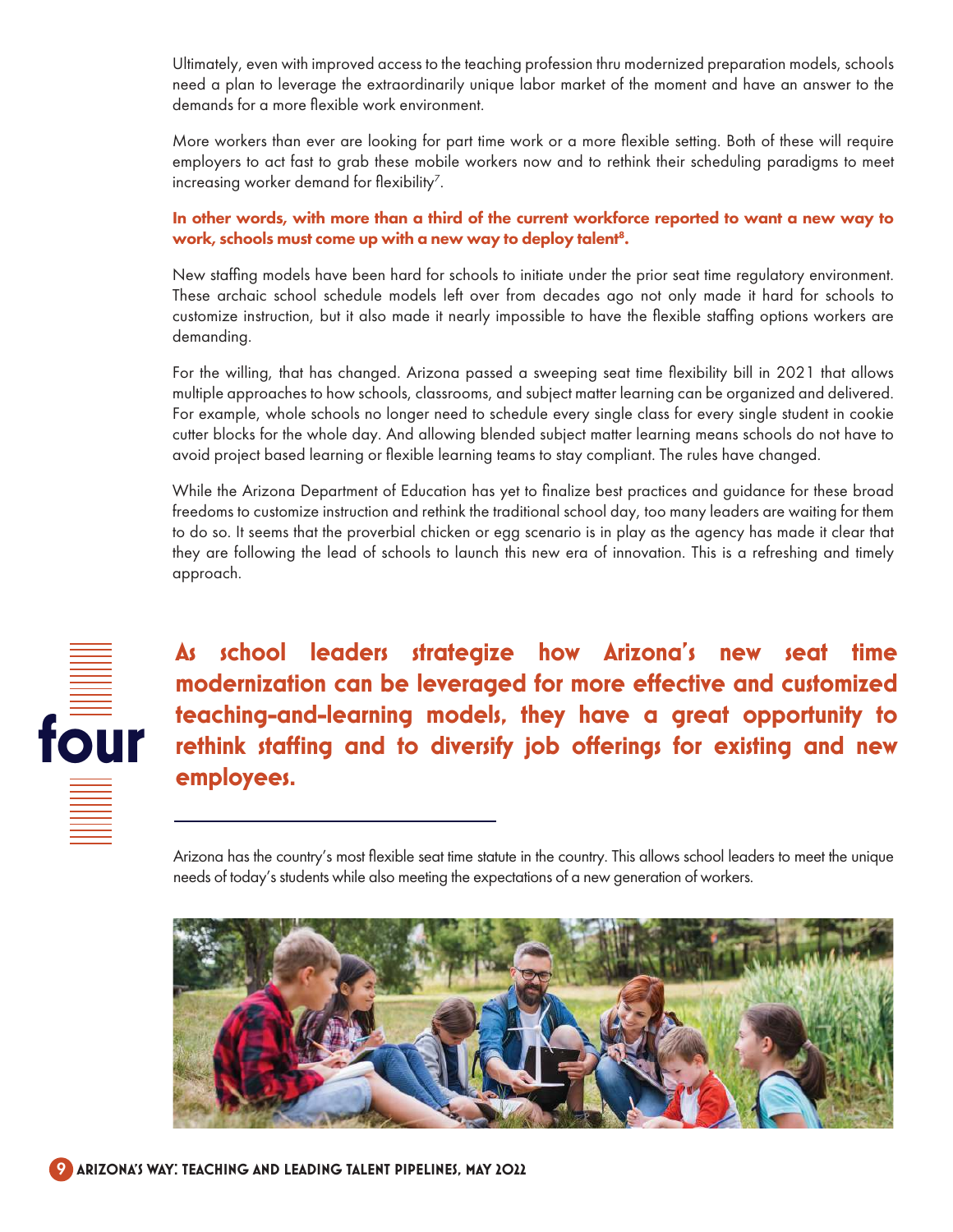# **CONCLUSION**

The importance of opening new pathways to the classroom cannot be overstated. In an era where workers hold very individualized visions for their work life, the one-size fits all staffing model that worked generations ago must be rethought. Without efforts recommended in this paper, schools will continue to fall behind in their competition for talent regardless of where states land on teacher pay.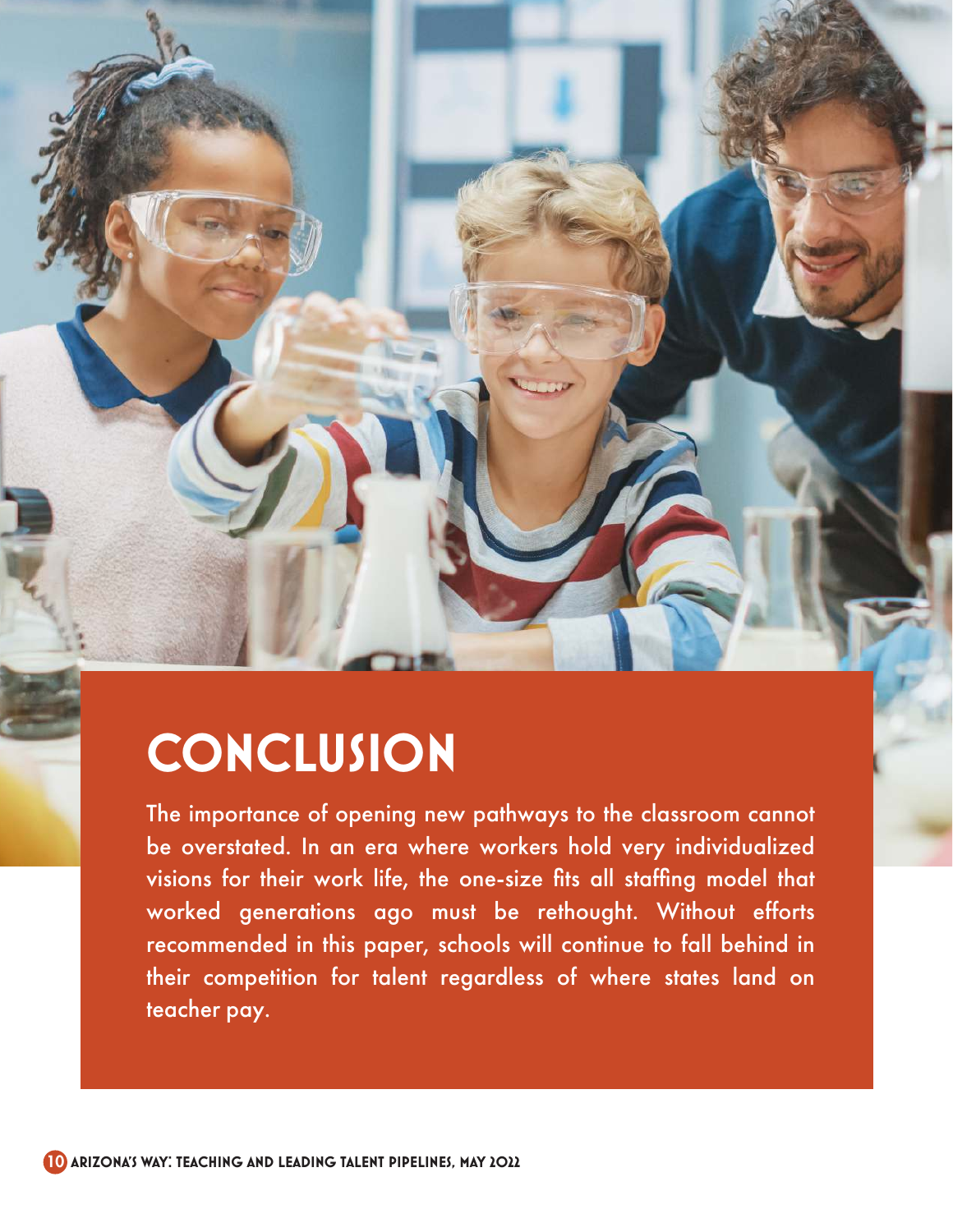

- The Most Unusual Job Market in Modern American History Explained: The Washington Post, December 2021 **1** https://www.washingtonpost.com/business/2021/12/29/job-market-2021/
- https://www.washingtonpost.com/business/2021/12/29/job-market-2021/ **2**
- https://www.cnbc.com/2021/09/03/gen-z-and-millennial-workers-are-leading-the-latest-quitting-spree-.html **3**
- https://www.wjhg.com/2021/06/16/new-study-shows-millennials-gen-zers-prefer-polywork/ **4** https://www.fool.com/research/20-percent-americans-changed-careers/
- Laws 2017, Chapter 245 https://www.azleg.gov/legtext/53leg/1R/laws/0245.pdf **5**
- Arizona Department of Education: Subject Matter Expert Certifications by Subject and School https://www.fool.com/research/20-percent-americans-changed-careers/ Fortune.com April 6, 2022 CEOS Want Workers Back Full Time **6**
- Fortune.com: https://fortune.com/2021/11/12/labor-shortage-us-labor-force-workers/ **7**
- https://www.forbes.com/sites/carolinecastrillon/2021/05/16/why-millions-of-employees-plan-to-switch-jobs-post-covid/?s h=13db0ec111e7 https://www.bizjournals.com/phoenix/news/2022/02/07/workforce-arizona-opportunity-risk.html?utm\_source=st&utm\_me dium=en&utm\_campaign=EX&utm\_content=ph&ana=e\_ph\_EX&j=26606700&senddate=2022-02-07 https://www2.deloitte.com/content/dam/insights/us/articles/4055\_FoW-GenZ-entry-level-work/4055\_FoW-GenZ-entry-l evel-work.pdf **8**